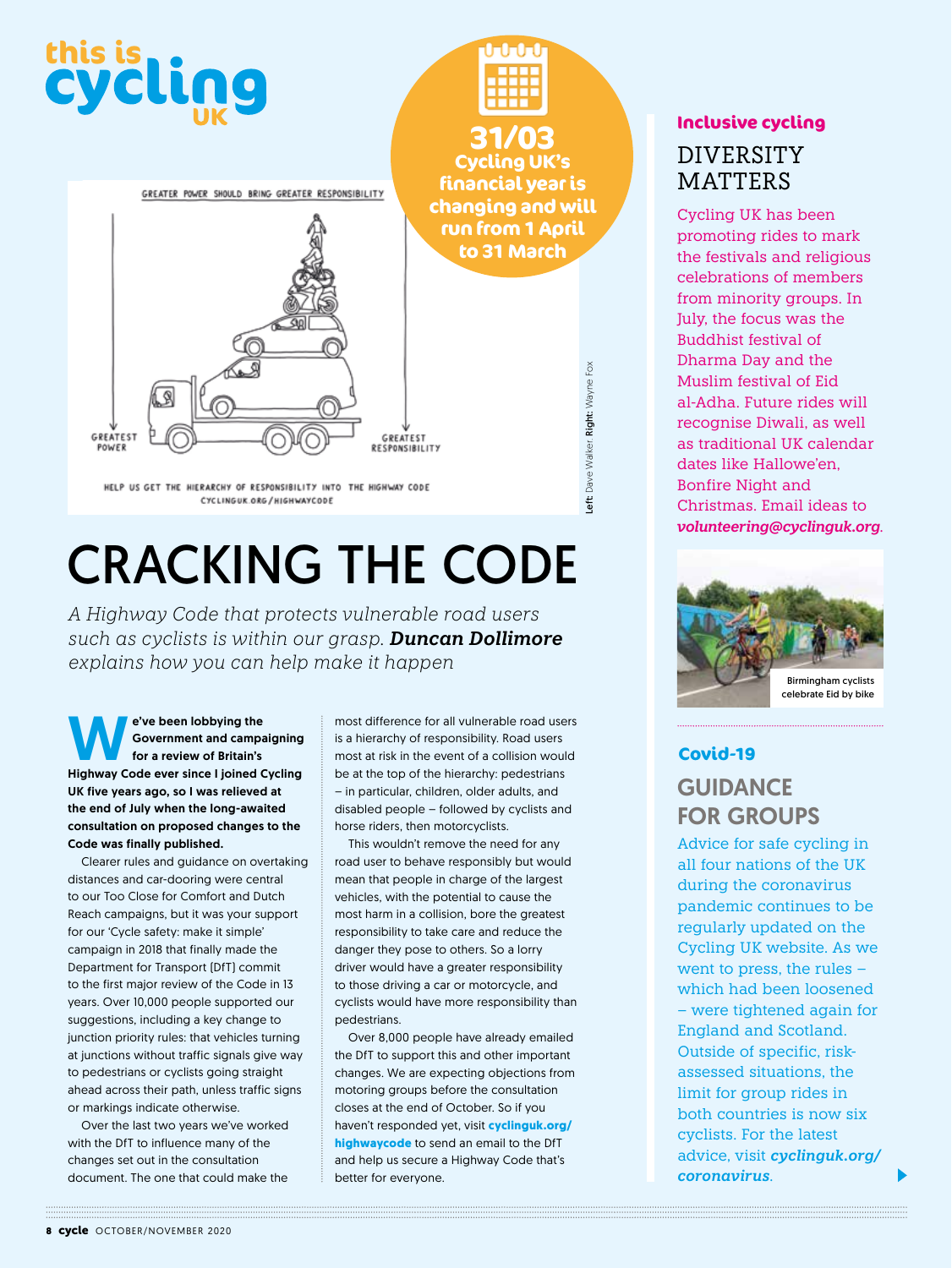# left: Susan Keywood. Far left: Robby Spanring Near left: Susan Keywood. Far left: Robby Spanringyear

# **this is**

#### **Website**

#### PACKED WITH INFORMATION

Cycling UK has built up a library of bikepackingrelated content online, much of it appearing first in Cycle. It includes group tests, great rides, guides, and tips. Find out how to set up a tarp using your bike, which lightweight stove is best for camping, or learn more about our latest trail, King Alfred's Way, all at *cyclinguk.org/ bikepacking*.



#### **Governance**

#### TRUSTEE **ELECTIONS**

It's election time again for Cycling UK's Board of Trustees. You'll find statements from the shortlisted candidates, as well as a voting form, on the insert included with this issue of Cycle. Details for voting are on the form. If yours is missing, please contact Cycling UK's membership team during office hours on 01483 238300 or alternatively email *membership@ cyclinguk.org*.

## **£15**

**Price of our new 6-month membership package. See cyclinguk.org/ back-your-bike**

> Big Bike Revival centres like Glos Bike Project are now providing 'pop up' repairs

#### BRINGING BIKES BACK TO LIFE **Big Bike Revival**

ycling UK is running<br>two new schemes<br>to fix up people's<br>bikes and get them riding. two new schemes to fix up people's The Scotland Cycle

Repair Scheme is providing free £50 repairs to people across Scotland who couldn't otherwise afford to get their bike into shape. Thanks to Scottish Government funding, we're working with over 280 bike shops and mechanics to provide repairs to 30,000 people.

Accessing the scheme

is simple: people contact their nearest participating bike shop or mechanic to get their repair booked in. Since launching on 3 August, interest in the scheme has been massive.

In England, bikes are being given a new lease of life by the Big Bike Revival Pop Up Repair Service. Free repairs and maintenance are on offer to communities across England, thanks to 'popup' Dr Bike sessions in 150 locations. The scheme is

funded by the Department of Transport.

Bikes are given a full safety check and minor repairs, with those needing more work being signposted to the nearest independent bike shop participating in the Government's £50 Repair Voucher scheme.

For more details, visit **cyclinguk.org/ ScotCycleRepair** and **cyclinguk.org/bigbike-revival-poprepair-service**.

### **Transport** NO TIME FOR SELFIES

**Since 2017, there have been more than 160 near misses with cyclists at level crossings across Britain's railway network. That's 160 too many: there are clear signs in place across each of the 6,000 crossings to keep everyone safe. Cycling UK has teamed up with Network Rail to create a guide of how to keep safe at level crossings. Most of it is common sense, like "no selfies". (It does happen!) Find out more at: cyclinguk.org/level-crossings.**

Crossing diagonally? Walking may be best